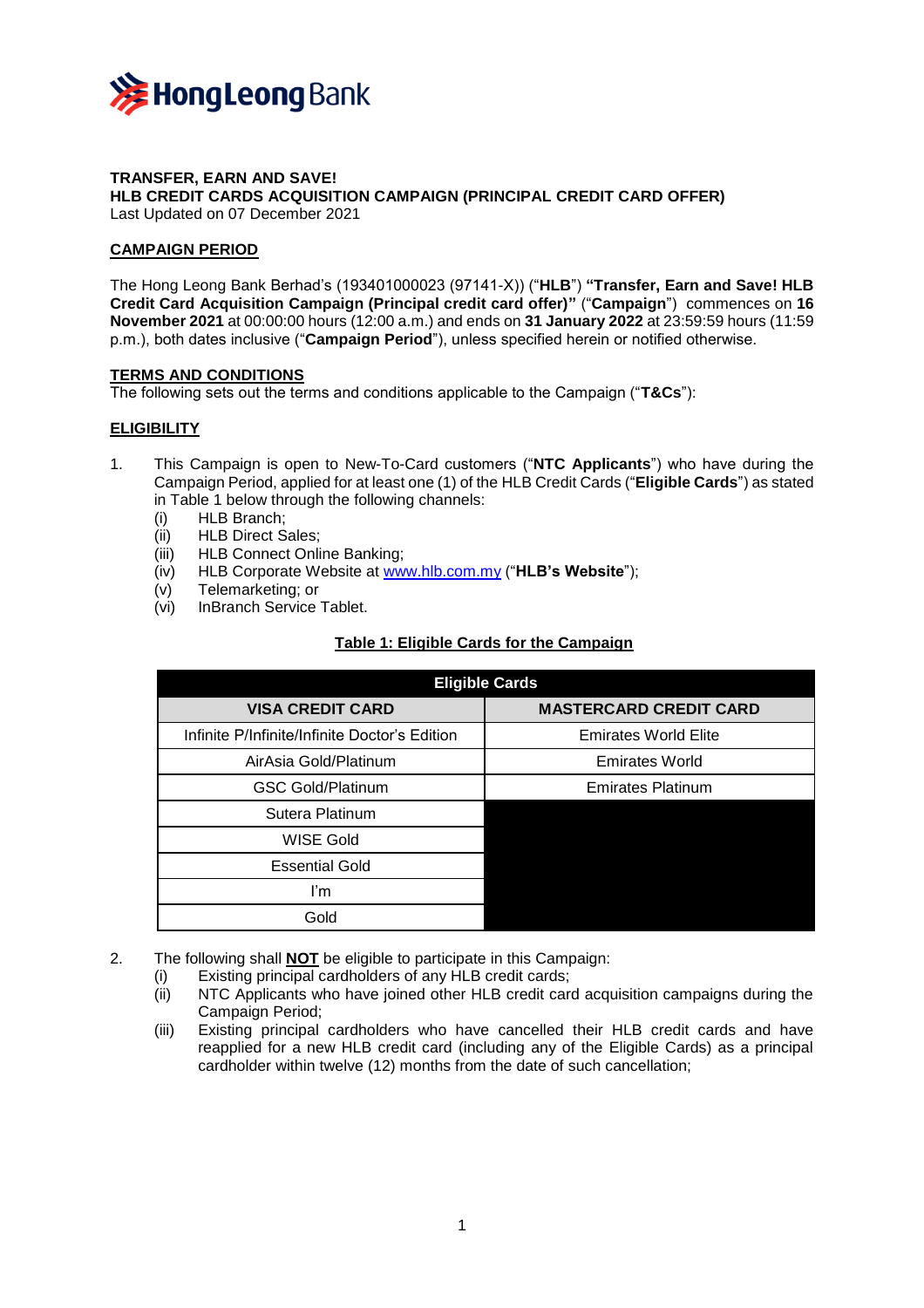

- (iv) NTC Applicants who have committed or are suspected of committing any fraudulent, unlawful or wrongful acts in relation to any of the facilities granted by HLB and/or Hong Leong Islamic Bank ("**HLISB**") or have been declared bankrupt (pursuant to a petition by either banks or by any third party) or subject to any bankruptcy proceedings at any time prior to, during or after the Campaign Period; and
- (v) Existing HLB and/or HLISB staff.
- 3. For the purpose of this Campaign, all applications for the Eligible Cards by NTC Applicants via the channels stated under Clause 1 above during the Campaign Period are subject to HLB's approval and all applications must be successfully approved latest by **28 February 2022** ("**Eligible Cardholders**").

## **CAMPAIGN MECHANICS**

4. Subject to the fulfilment of Clause 3 above, the Eligible Cardholders will be entitled to enjoy the following offers:

### **(a) Annual Fee Waiver ("Annual Fee Waiver")**

- (i) Eligible Cardholders, who perform a minimum of one (1) Retail Spend (as defined under Clause 5 below) of any amount using the Eligible Card within sixty (60) days from the Eligible Card's approval date, will be entitled to the 1st year Annual Fee Waiver.
- (ii) Emirates World Elite, Emirates World and Emirates Platinum Cardholders will be entitled for the Annual Fee Waiver without having to fulfil the above criteria under Clause 4(a)(i).

# **(b) Ringgit Malaysia Twenty-Five (RM25) Cashback ("Cashback 1")**

- (i) Eligible Cardholders who perform a minimum of one (1) Retail Spend (as defined under Clause 5 below) of any amount using the Eligible Cards within sixty (60) days from the Eligible Card's approval date will be entitled to Cashback 1.
- (ii) The total allocation of the Cashback 1 is capped at Ringgit Malaysia Three Hundred Forty-Five Thousand (RM345,000) on a first come, first served basis.
- (iii) In the event the Eligible Cardholders fulfil the conditions as stated under Clause 4(b)(i) above ("**Cashback 1 Winners**"), the Cashback 1 shall be credited to the Cashback 1 Winners' Eligible Card accounts in accordance with Table 2 below:

| Eligible Card Approval Month | Cashback 1 Fulfilment Month |
|------------------------------|-----------------------------|
| November 2021                | By 31 March 2022            |
| December 2021                | By 30 April 2022            |
| January 2022                 | By 31 May 2022              |
| February 2022                | By 30 June 2022             |

# **Table 2: Cashback 1 Fulfilment Schedule**

- (iv) The Cashback 1 Winners will be notified by HLB by way of posting the list of Cashback 1 Winners (i.e the names and/or masked Eligible Card numbers and/or cashback entitlement) on HLB's Website prior to the dates indicated in the respective Cashback 1 Fulfilment Month.
- (v) In the event of non-receipt of Cashback 1, the Cashback 1 Winners shall notify HLB within one (1) month after the end of the applicable Cashback 1 Fulfilment Month, failing which the Cashback 1 Winners are deemed to have received the Cashback 1.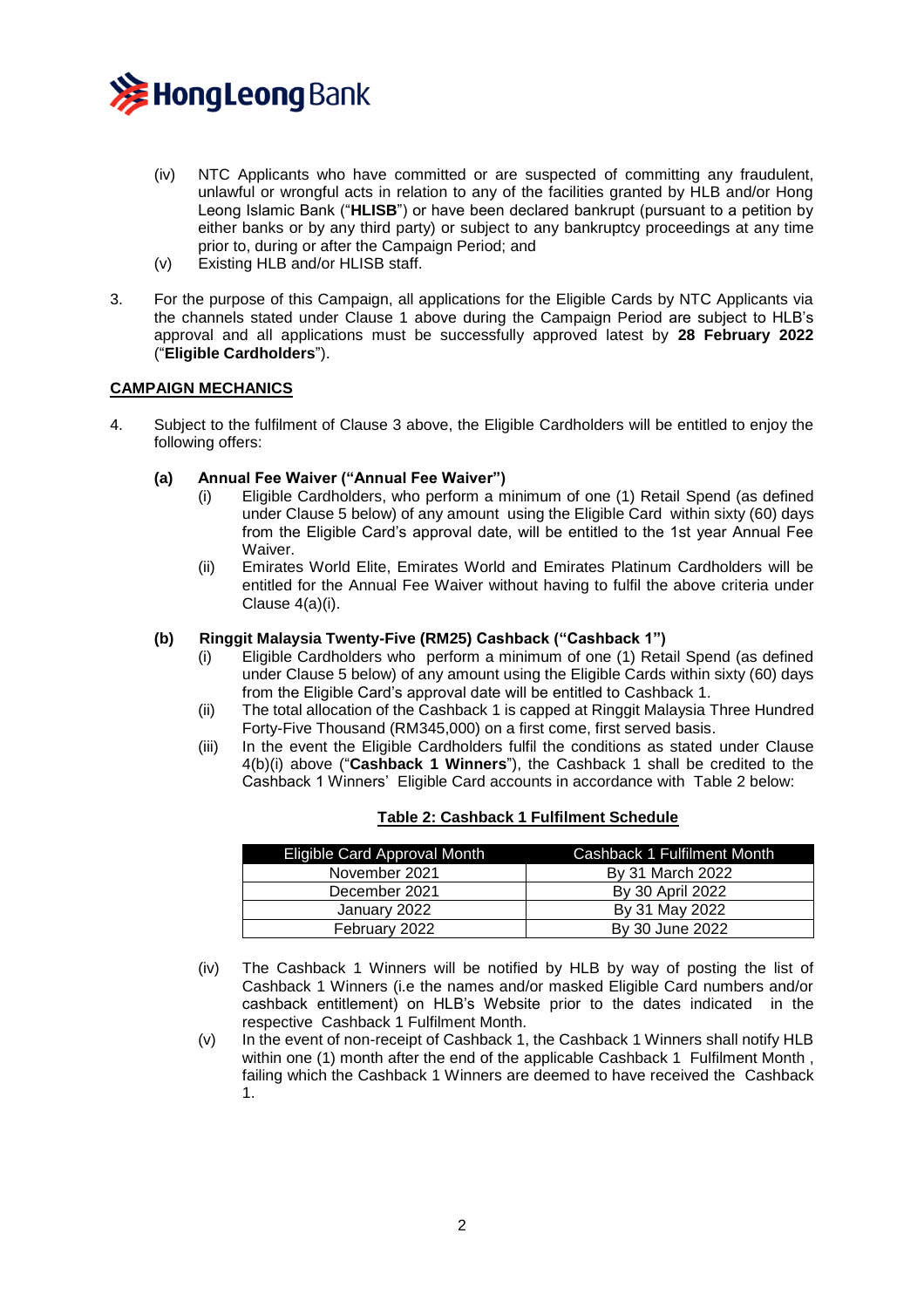

# **(c) Submission Gift: RM20 KFC Voucher ("KFC Voucher")**

- (i) The first three thousand (3,000) Eligible Cardholders who apply for at least one (1) of the Eligible Cards as stated in Table 1 above ("**Maximum Allocation**") through income documents application ONLY via HLB branch, HLB Direct Sales or InBranch Service Tablet will be entitled to receive a Kentucky Fried Chicken ("**KFC**") dining voucher worth Ringgit Malaysia Twenty (RM20) ("**Voucher**") on a first come, first served basis until **28 February 2022**
- (ii) For the avoidance of doubt, each Eligible Cardholder is entitled to receive only one (1) KFC Voucher under this Campaign.
- (iii) The KFC Voucher will be given to the Eligible Cardholders by HLB staff upon the submission of their duly completed application form together with the relevant documents required for the Eligible Card via any HLB branch,HLB Direct Sales or InBranch Service Tablet. Thereafter, the Eligible Cardholders are required to acknowledge receipt of the KFC Voucher via the acknowledgement form.
- (iv) HLB gives no representation or warranty with respect to the suitability or validity of the KFC Voucher to the Eligible Cardholders and HLB shall not be responsible to replace any lost, defaced, stolen, expired or torn KFC Voucher. Any request for replacement of such lost, defaced, stolen, expired or torn KFC Voucher shall not be entertained by HLB.
- (v) The KFC Voucher is issued by QSR Stores Sdn. Bhd. ("**Issuer**") and any queries or disputes pertaining to the use of the KFC Voucher shall be settled directly between the Eligible Cardholders and the Issuer without further recourse to HLB and the terms and conditions in relation to the KFC Voucher shall apply.

## **(d) Earn up to RM300 cashback with RM500 Monthly Spend over 3 Months ("Cashback 2")**

(i) Eligible Cardholders who have performed a monthly Retail Spend (as defined in Clause 5 below) of Ringgit Malaysia Five Hundred (RM500) using the approved Eligible Card for three (3) consecutive months within the **Cashback 2 Monthly Spend Period** as set out in Table 3 below will be entitled to a maximum amount ofRinggit Malaysia Three Hundred (RM300) ("**Cashback 2**") .

| Eligible Cards | 1st              | 2 <sub>nd</sub>  | 3 <sub>rd</sub> |
|----------------|------------------|------------------|-----------------|
| Approval Month | Month            | Month            | Month           |
| $16 - 30$      | Spend by         | Spend by         | Spend by        |
| November 2021  | 31 January 2022  | 28 February 2022 | 31 March 2022   |
| $1 - 31$       | Spend by         | Spend by         | Spend by        |
| December 2021  | 28 February 2022 | 31 March 2022    | 30 April 2022   |
| $1 - 31$       | Spend by         | Spend by         | Spend by        |
| January 2022   | 31 March 2022    | 30 April 2022    | 31 May 2022     |
| $1 - 28$       | Spend by         | Spend by         | Spend by        |
| February 2022  | 30 April 2022    | 31 May 2022      | 30 June 2022    |

### **Table 3: Cashback 2 Monthly Spend Period**

- (ii) For the avoidance of doubt, each Eligible Cardholder is entitled to Ringgit Malaysia One Hundred (RM100) Cashback 2 per month if they only perform the Retail Spend of RM500 on a particular month of the Cashback 2 Monthly Spend Period.
- (iii) The total allocation of the Cashback 2 is capped at Ringgit Malaysia Two Million Seventy Thousand (RM2,070,000) only on a first come, first served basis throughout the Cashback 2 Monthly Spend Period as set out in Table 3.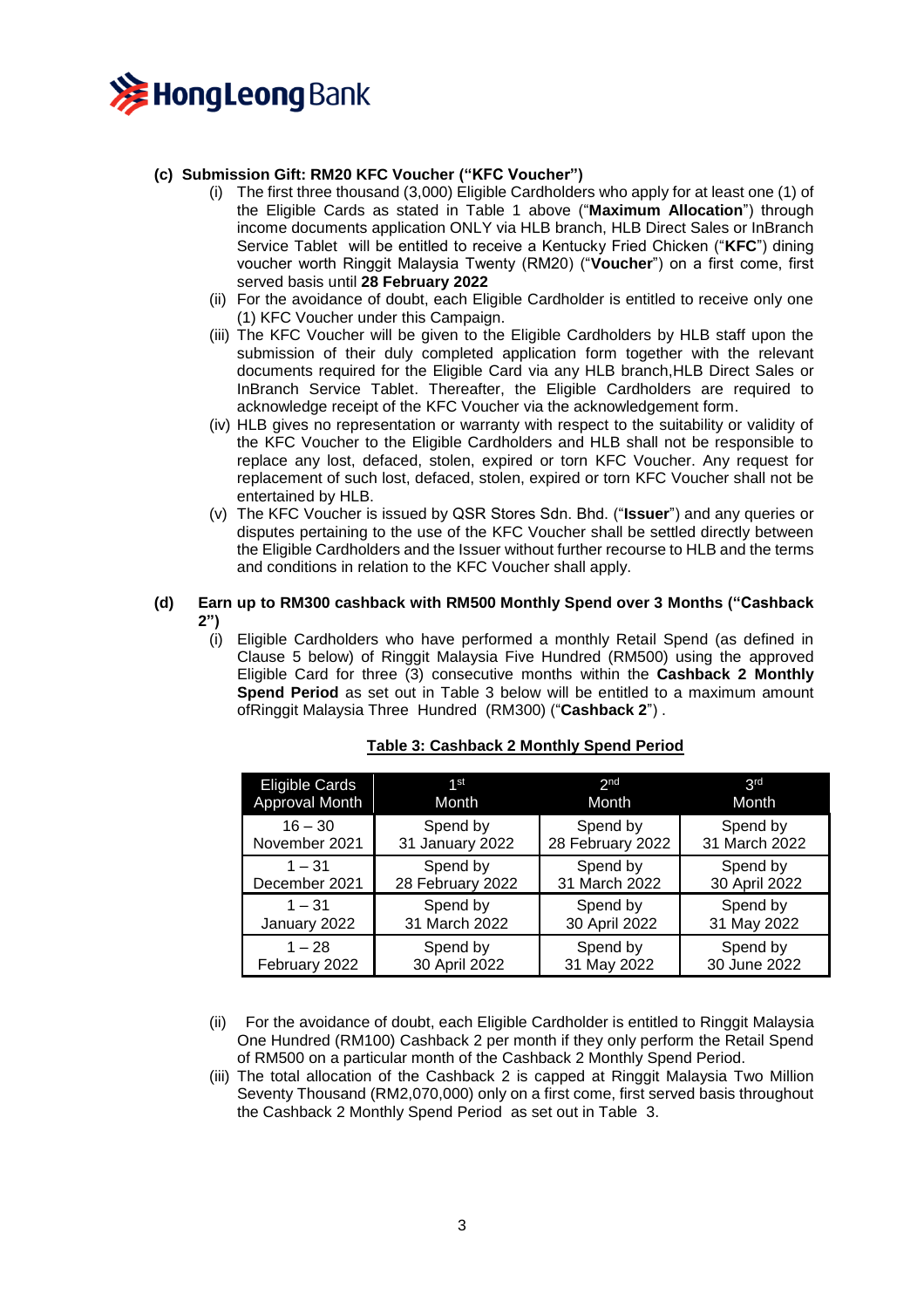

(iv) Subject to the total allocation under Clause 4(d)(iii) above, in the event the Eligible Cardholders fulfil the conditions as set out under Clause  $4(d)(i)$  and/or Clause  $4(d)(ii)$ above ("**Cashback 2 Winners**"), Cashback 2 shall be credited to Cashback 2 Winners' Eligible Card accounts on a monthly basis in accordance with the respective Cashback 2 Fulfilment Month as set out in Table 4 below.

| Eligible Card Approval Month | Cashback 2 Fulfilment Month  |
|------------------------------|------------------------------|
| November 2021                | 31 March 2022 to 31 May 2022 |

December 2021 30 April 2022 to 30 June 2022 January 2022 31 May 2022 to 31 July 2022 February 2022 30 June 2022 to 31 August 2022

### **Table 4: Cashback 2 Fulfilment Schedule**

(v) The Cashback 2 Winners will be notified by HLB on a monthly basis by way of posting the list of Cashback 2 Winners (i.e the names and/or masked Eligible Card numbers and/or cashback entitlement) on HLB's Website by the end of the respective Cashback 2 Fulfilment Month.

## **(e) Balance Transfer @ 0% p.a. ("BT")**

- (i) BT plan is available for the Eligible Cardholders who have submitted for the BT application within thirty (30) days from the Eligible Card's approval date;
- (ii) The available BT plan is subject to, the "**BT Repayment Period**", "**Minimum BT Amount**" and "**BT Interest Rate**" as defined in Table 5 below.

#### **Table 5**

| <b>BT Repayment Period</b> | <b>Minimum BT</b><br>Amount | <b>BT Interest Rate</b> |
|----------------------------|-----------------------------|-------------------------|
| 12 months                  | RM1.000                     | $0.00\%$ p.a.           |

- (iii) Eligible Cardholders who have applied for BT but do not perform Ringgit Malaysia Five Hundred (RM500) monthly Retail Spend (as defined under Clause 5) on the approved Eligible Card for three (3) consecutive months as set out in Table 3 above will be charged a One-time fee of 2.5% on the BT Amount approved, by 31<sup>st</sup> August 2022.
- (iv) The BT allows Eligible Cardholders to transfer their credit card balances from other banks to their Eligible Card accounts; or to credit the BT Approved Amount (defined in Clause 4(e)(v) below) to their personal current or savings account ("**CASA**") maintained with either HLB or with other banks in Malaysia via InterBank GIRO ("**IBG**").
- (v) Eligible Cardholders can apply for the **Minimum BT Amount** as set out in Table 5 above and up to the maximum amount of Ringgit Malaysia Thirty Thousand (RM30,000) or 50% of the Eligible Card's available credit limit, whichever is lower. This is subject to HLB's approval. The amount approved by HLB pursuant to the BT programme shall be called "**BT**
- **Approved Amount**". (vi) If HLB approves an Eligible Cardholder's application for BT, upon approval the BT
- Approved Amount shall be transferred to the Eligible Cardholder's BT account ("**BT Account**").
- (vii) The Eligible Cardholders shall not be entitled to any rewards points or cash rebates for the BT programme.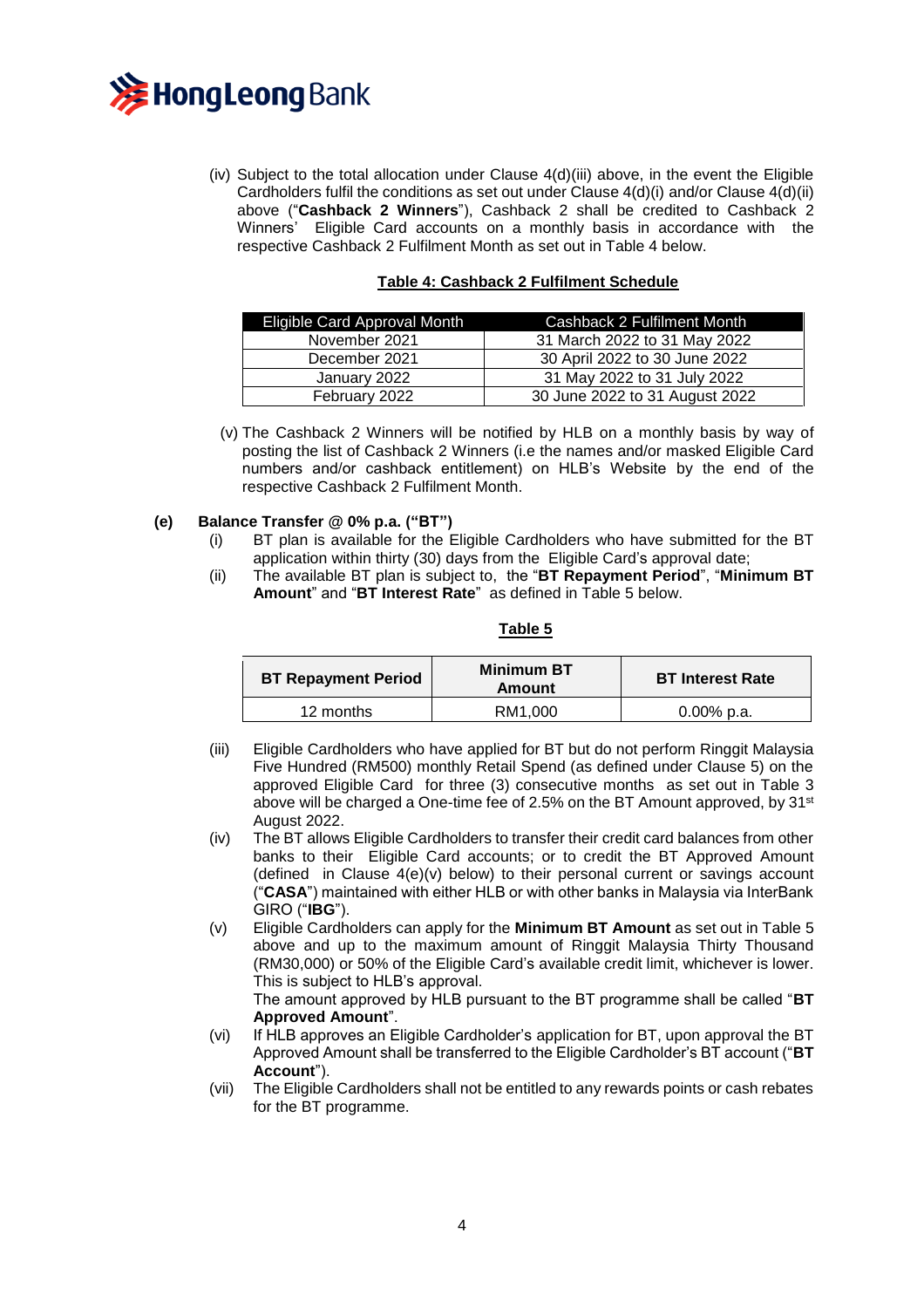

- (viii) The applications for BT can only be submitted via HLB Branches, Telemarketing, Direct Sales and HL Contact Centres. The Eligible Cardholders will be notified either via letter, email and/or Short Message System ("**SMS**") based on the correspondence/email addresses and contact numbers captured in HLB's system once their BT applications have been approved.
- (ix) Upon approval, the corresponding amount of the Eligible Cardholders' existing available credit limit will be reduced to the extent of the BT Approved Amount. The available credit limit will be progressively restored when the Eligible Cardholders repay the BT Approved Amount. HLB shall not be liable for any credit card transactions rejected by merchants due to insufficient credit limit arising therefrom.
- (x) The Eligible Cardholders shall pay the Minimum Payment as stated in the Eligible Card monthly statement by the payment due date. "**Minimum Payment**" is defined as:
	- (a) 5% of the Outstanding Balances in the BT Account and the Eligible Card account billed to the respective Eligible Card monthly statement; or
	- (b) Ringgit Malaysia Fifty (RM50),

whichever is higher.

For the avoidance of doubt, "**Outstanding Balances**" means the outstanding balances due including fees, accrued interest, finance charges and other charges.

- (xi) If the Eligible Cardholders default in paying the Minimum Payment, an additional late payment fee of 1% will be charged on the Outstanding Balances as reflected on the Eligible Card account and BT Account, subject to a minimum of Ringgit Malaysia Ten (RM10), or a maximum of Ringgit Malaysia One Hundred (RM100), whichever is higher.
- (xii) Upon occurrence of any of the following events:
	- (a) the Eligible Cardholders breach any of the T&Cs as well as the prevailing terms and conditions of the HLB's Cardholder Agreement;
		- (b) the Eligible Cardholders' Eligible Card account and/or BT Account are in default for ninety (90) days and above; and/or
		- (c) the Eligible Cardholders' Eligible Card account and/or BT Account are cancelled or terminated,

the Outstanding Balances of the BT Approved Amount shall immediately become due and payable and the Eligible Cardholders shall forthwith settle the Outstanding Balances. Otherwise, the approved BT Interest Rate (as stated in Table 5 above) will be retracted and an interest of 18% p.a. will be charged on the Outstanding Balances in the BT Account on daily basis until the date of full repayment. Except if the BT was applied under Hong Leong Platinum Business Card, the Outstanding Balances will be treated as if the amount was charged from a retail transaction where the prevailing finance charges based on Tiered Pricing Structure shall be levied.

- (xiii) Pending the approval of the BT applications, the Eligible Cardholders shall continue to be liable to make payment to their other credit card or charge card accounts with the respective issuing financial institutions and/or companies in accordance with the terms governing the same. HLB shall not be liable for interest on any overdue payment and/or any finance charges incurred as a result of the Eligible Cardholders' and/or HLB's failure or delay in making payment to the other credit card or charge card accounts with the respective issuing financial institutions and/or companies
- (xiv) If the Eligible Cardholders intend to fully settle the Outstanding Balances in the BT Account prior to the expiry of the BT Repayment Period , an early settlement fees of Ringgit Malaysia Seventy (RM70) will be charged to the Eligible Cardholders' BT Account as part of the Outstanding Balanaces payable by the Eligible Cardholders.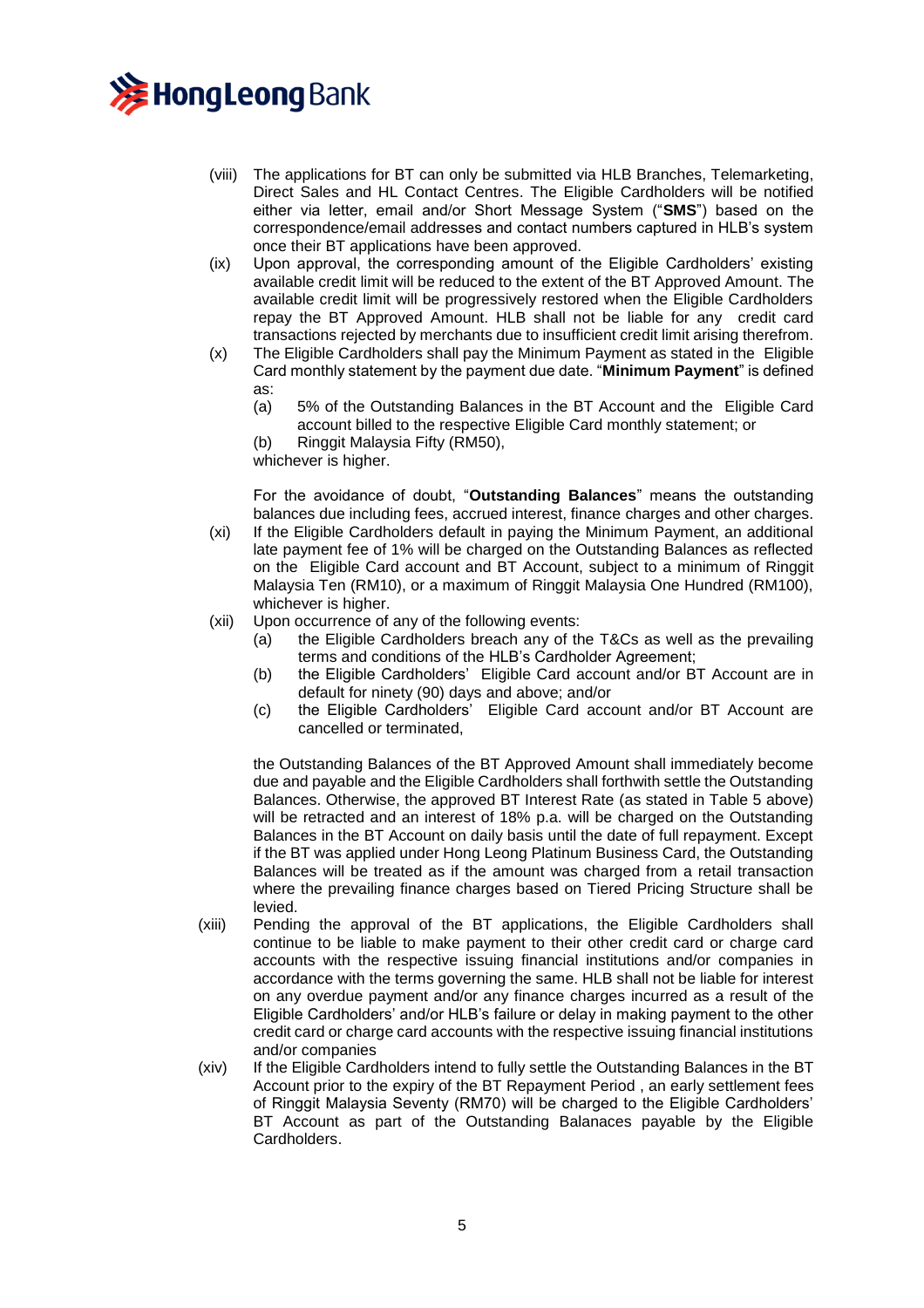

- (xv) Each Eligible Cardholder is qualified to apply ONLY one (1) BT plan under the Balance Transfer @0% p.a. offer. In the event more than one (1) BT applications are submitted and approved, HLB may at its discretion retain the first or earliest approved BT plan and cancel the remaining ones.
- 5. **Retail Spend** refers to any retail and online purchases (including standing instructions and 0% Interest Easy Payment Plan ("**EPP**") transacted locally and/or overseas (including spend transacted in Ringgit Malaysia ("**RM**") and/or other currencies) which have been successfully charged to the Eligible Cards. Retail purchases made in currencies other than RM will be converted to and computed in RM based on the conversion rate determined by HLB at the time of transaction.

### 6. Retail Spend **excludes** the following:

- (i) cash withdrawal in any method (i.e., Automated Teller Machine, over-the-counter, quasi cash, cash advance, etc);
- (ii) portfolio products such as Balance Transfer, Quick Cash One-Time Fee, Quick Cash Monthly Interest and Flexi Payment Plan;
- (iii) refunded, disputed, unsuccessful, reversed, unauthorized, fraudulent or unlawful transactions; and/or
- (iv) any form of services or miscellaneous fees, including finance charges and fees such as credit card annual fee, late payment charges and government service tax, imposed by HLB.

## **GENERAL**

- 7. By participating in this Campaign, the Eligible Cardholders:
	- (i) agree they have read, understood and agreed to be bound by the T&Cs herein, the General Terms and Conditions of the Cardholder Agreement available on HLB's Website;
	- (ii) agree that all records of transactions date within or outside Malaysia captured by HLB's system within this Campaign are final and conclusive;
	- (iii) agree that HLB's decision on all matters relating to this Campaign shall be final, conclusive and binding on all the Eligible Cardholders;
	- (iv) agree that the Annual Fee Waiver and/or Cashback 1 and/or Cashback 2 are nontransferable to any third party and non-exchangeable for up-front credit, cheque or in kind;
	- (v) agree to access HLB's Website at regular intervals to view the T&Cs of this Campaign, to ensure they keep up-to-date with any changes or variations to the T&Cs and to follow up with HLB if they have been enlisted for the entitlement of the Annual Fee Waiver and/or the Cashback 1/Cashback2 and/or the BT offer;
	- (vi) consent for HLB to disclose or publish their names, ID numbers (in masked form), Eligible Cards numbers (in masked form), entitlement to Cashback 1 and/or Cashback 2 on HLB's Website;
	- (vii) authorise HLB to disclose their personal data i.e., contact numbers to HLB's third party service provider, M3 Technologies (Asia) Berhad (199901007872 (482772-D)) and/or Infobip Asia Pacific Sdn. Bhd (201001014145 (898379-U)) as HLB deems fit for the purpose of this Campaign; and agree to ensure that all the approved Eligible Cards are valid, active, in good standing and not be in breach of any of the T&Cs of this Campaign, and/or HLB's General Terms and Conditions of the Cardholder Agreement throughout the Campaign Period and at the point of the Annual Fee Waiver and/or the Cashback 1 and/or Cashback 2 and/or the KFC Voucher are rewarded. For the avoidance of doubt, if the Eligible Cardholders have more than one (1) Eligible Cards, the Cashback 1 and/or Cashback 2 will be credited to the Eligible Card with the most number of transactions.